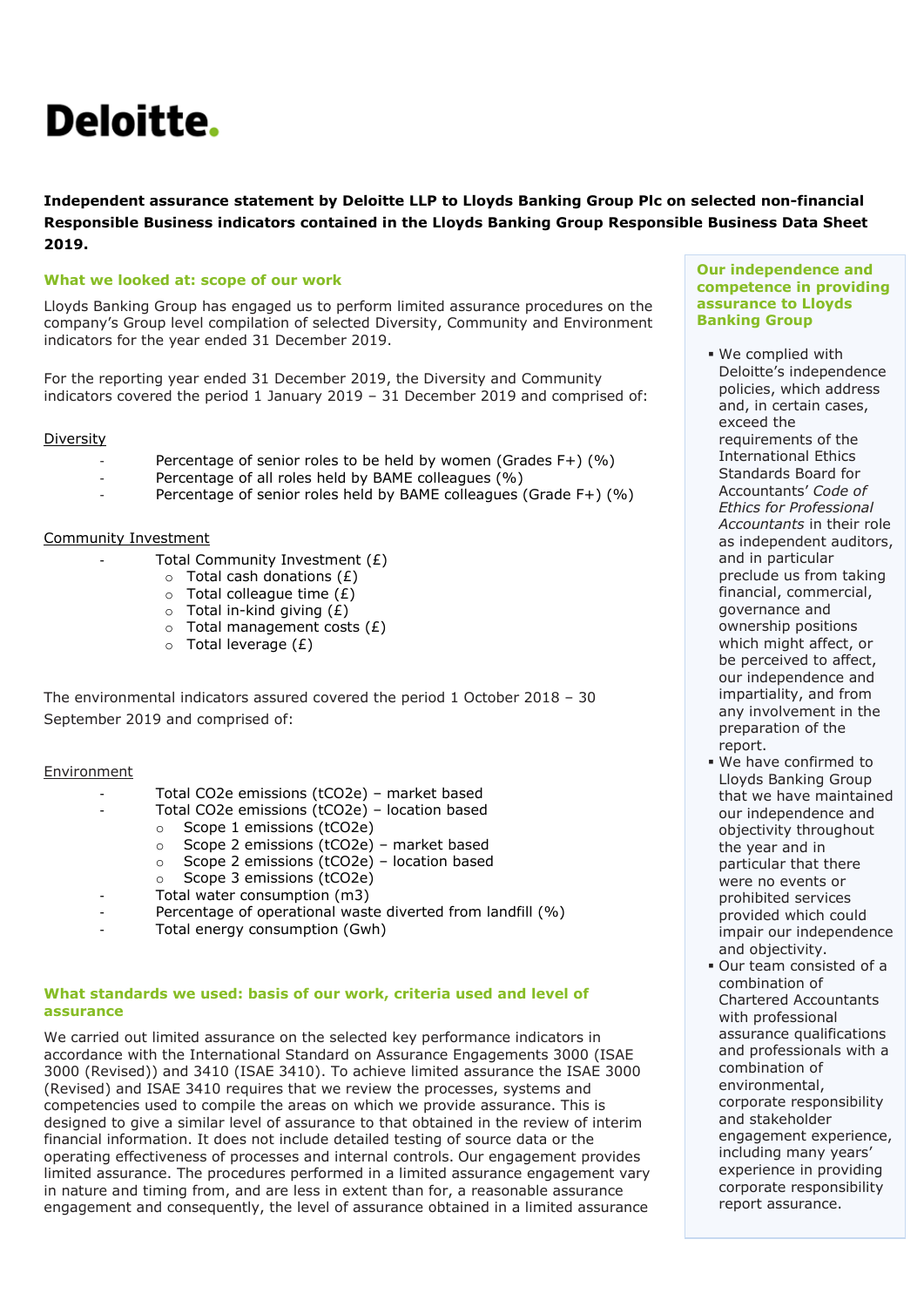engagement is substantially lower than the assurance that would have been obtained had a reasonable assurance engagement been performed.

#### **What we did: key assurance procedures**

To form our conclusions, we undertook the following procedures:

- Interviewed management and those with operational responsibility for performance in the areas of corporate responsibility we reviewed;
- Reviewed and evaluated the criteria for measurement and reporting for each of the subject matters as set out in the Reporting Criteria at<https://www.lloydsbankinggroup.com/our-group/responsible-business/reporting-centre/>
- Understood, analysed and tested on a non-statistical sample basis the key structures, systems, processes, procedures and controls relating to the collation, validation and reporting of selected Responsible Business performance data at Group level in accordance with their definitions and basis of reporting; and
- In performing our work, we applied International Standard on Quality Control 1 and accordingly maintain a comprehensive system of quality control including documented policies and procedures regarding compliance with ethical requirements, professional standards and applicable legal and regulatory requirements.

#### **What we found: our assurance conclusion**

Based on the scope of our work and the assurance procedures we performed, nothing has come to our attention that causes us to believe that the selected Responsible Business performance indicators are materially misstated.

#### **Limitations**

The process an organisation adopts to define, gather and report data on its non-financial performance is not subject to the formal processes adopted for financial reporting. Therefore, data of this nature is subject to variations in definitions, collection and reporting methodology, often with no consistent, accepted external standard. This may result in non-comparable information between organisations and from year to year within an organisation as methodologies develop. To support clarity in this process, Lloyds Banking Group have developed a Reporting Criteria document for 2019, which defines the scope of each assured indicator and the method of calculation. It should be read together with this report, which is available at [https://www.lloydsbankinggroup.com/our-group/responsible](https://www.lloydsbankinggroup.com/our-group/responsible-business/reporting-centre/)[business/reporting-centre/](https://www.lloydsbankinggroup.com/our-group/responsible-business/reporting-centre/)

In relation to our work performed on the Responsible Business performance indicators for 2019, we note the following specific limitations:

 Our testing did not include detailed testing of IT controls of the underlying systems used by Lloyds Banking Group and its partners to collate and report data for Diversity, Community and Environment indicators.

#### **Roles and responsibilities**

#### **Lloyds Banking Group:**

 The Responsible Business Team are responsible for the preparation of the Annual Report and Accounts 2019 and for the information and statements contained within the section. They are responsible for determining the Responsible Business targets and establishing and maintaining appropriate performance management and internal control systems from which the reported information is derived.

#### **Deloitte:**

 Our responsibility is to independently express conclusions on the subject matters as defined within the scope of work above to Lloyds Banking Group in accordance with our letter of engagement. Our work has been undertaken so that we might state to Lloyds Banking Group those matters we are required to state to them in this statement and for no other purpose. To the fullest extent permitted by law, we do not accept or assume responsibility to anyone other than Lloyds Banking Group for our work, for this report, or for the conclusions we have formed.

elaite LLP

**Deloitte LLP**  London 19 February 2020